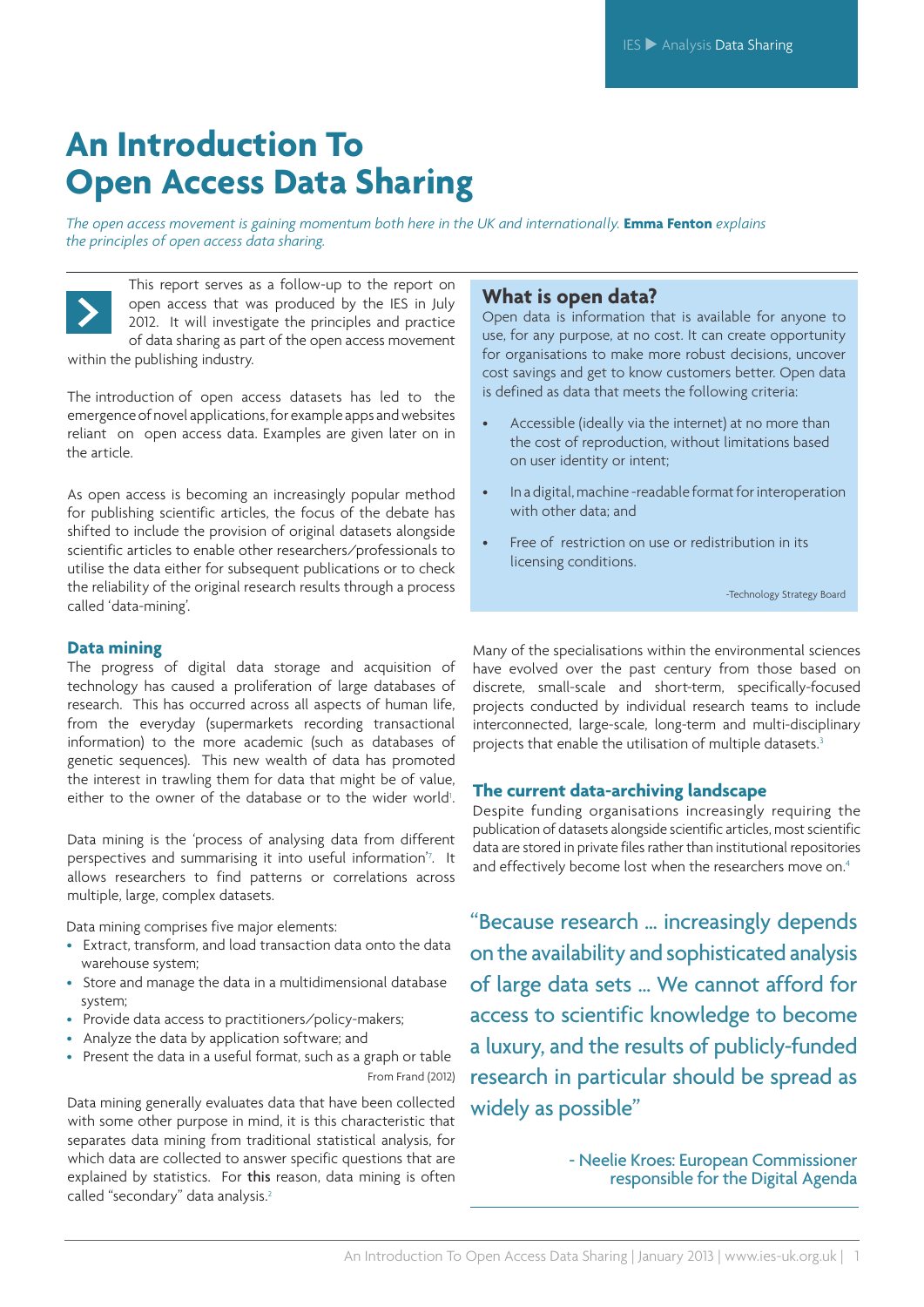This can lead to situations where vast amounts of research funds are spent year on year on 'new' research while existing datasets remain unpublished and underutilised.

Traditionally there have been relatively few incentives for researchers to share their data.<sup>3</sup> The publication process was typified by researchers "gathering [their] own data and publishing the distilled results in peer-reviewed journals".<sup>3</sup> Data sharing was not seen as part of this process.

The UK Government is releasing over 8000 datasets from all central government departments as well as a number of other public sector bodies and local authorities. The aim is for the data to be used to build useful applications that help society or investigate how effective different policies have been over time.

#### **Why is data-sharing beneficial?**

Creating large, internationally-renowned institutional repositories will ensure that data are not lost to future researchers and will promote appropriate citation and acknowledgement of their use.1 It is also assumed that such repositories can 'enhance and accelerate' scientific advancement by enabling multiple uses of datasets and preventing duplication of efforts.<sup>156</sup>

There is evidence from specific fields, such as climate science, that the provision of open access data is increasing the impact of research by making it available, not only to researchers, but also to practitioners such as resource managers and policy-makers who seek to use data to inform their decisions and develop strategies.<sup>7</sup> Climate changes scientists need to integrate these large and varied datasets from completely different disciplines in order to understand the current situation and provide help in creating and predicting the impact of government and institutional policies.<sup>10</sup>

More recently, cases of scientific misrepresentation such as 'climate-gate' have emphasised the importance of reliability of data and experiment reproducibility as a built-in peerreview system1234. Furthermore, the lack of access to data is seen as an obstacle to scientific advancement, particularly for interdisciplinary fields or internationally-focused research<sup>2</sup>. .

Improvements in the sophistication of data-mining techniques mean that new research can combine multiple datasets from diverse but related disciplines<sup>3</sup>. It also means that the data from initially narrow-focussed studies can be used to inform research far beyond their original analysis<sup>4</sup>. .

The availability of so many complex datasets is also changing the way that scientists approach their subject. It has opened up careers that do not practice science as a traditional 'wet lab' profession, rather they treat science in terms of data modelling and forecasting.

#### **Case study: Genomics**

The proliferation of online genomics databases came about as a result of two main factors: firstly, software was developed that enabled the management of genomic data online; and secondly publishers grew increasingly unwilling to carry on editing and printing the growing quantity of gene sequences that were being isolated. Nowadays registering gene sequences and sharing them online is standard procedure and is recognises as 'fostering one of the greatest scientific revolutions in the past century'3 .

#### **Case study: International Council for Exploration of the Sea (ICES)**

This collaboration dates back to 1902 when a group of scientists took the opportunity to share their data to enable better understanding of fish distribution, oceanography and the marine ecosystem across geographical and research boundaries. This initial information exchange was driven very much by science and research rather than politics but it led to the signing of the 1964 ICES Convention in Copenhagen that finally solidified the ICES as an official advisory board to add value to national research efforts<sup>8</sup>.

#### **Case study: Meteorology**

Data sharing within the meteorology community started back in 1873 when the International Meteorological Organisation began to coordinate international weather forecasts<sup>8</sup>. This data sharing has enabled scientists to map global weather systems and examine the global climate as a whole rather than as a series or poorly-integrated geographical units.

#### **Case study: Open Data in Government**

As of 2012 the UK government has made over 8000 of their datasets available, this has opened up possibilities, not just for research but also for commercial uses. For example, throughout the summer, the Environment Agency collects detailed scientific data on the cleanliness of bathing waters across England and Wales. This has now been used under the Open Government Licence to produce a tangiable, interactive map so that members of the public can explore the data themselves.

"Without the infrastructure that helps scientists manage their data in a convenient and efficient way, no culture of data sharing will evolve."

### - Stefan Winkler-Nees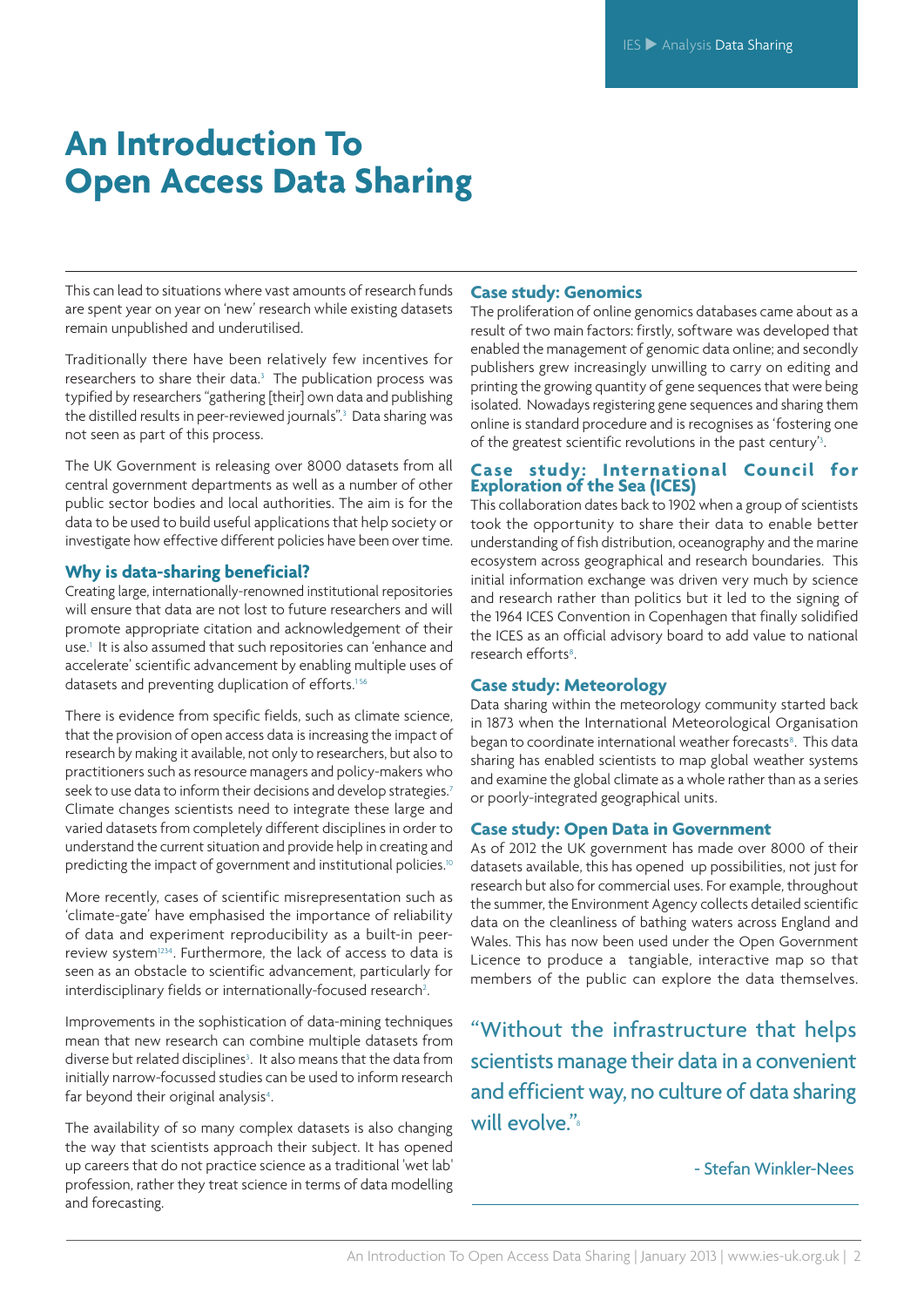### **Challenges for open access data sharing**

#### **Technological**

New technological solutions will be needed to allow scientists to share their data efficiently and in a meaningful  $f$ orm $a<sup>15</sup>$ 

The data need to be presented in an understandable and usable format to ensure maximum transferability between projects<sup>5</sup>. This must include a standard terminology<sup>110</sup>, integration of datasets $1678$ , as well as ensuring that the legal aspects of data sharing, such as intellectual property rights etc are covered<sup>2</sup>. Many researchers understand the importance of data sharing but the lack of sector-specific repositories and well-established metadata standards does not enable them to do so.

#### **Time**

The time costs for researchers to make their data available open access are significant. Both in uploading the data but also in the requests for assistance that may follow after the release of the data. Time may also be spent rebutting future re-analysis of the data and defending the original research findings.4

There is also the effort that it takes to format, document and release the data itself before it is displayed in order that it be as useful as possible.

#### **Provenance**

The repositories that will house the data must be sufficiently robust that researchers are able to track the original provenance of data. This will be especially important for policy and management decisions that are taken as a result of utilising data shared via an open access repository<sup>1</sup>. .

#### **Financial cost**

Maintaing and updating large databases is not just time consuming , there is also a substantial financial cost to procuring and running the hardware needed to store the data.

#### **Social and Cultural**

Human Behaviour Change studies have highlighted the difference between *intention* and *action* in a number of different settings and the same challenges occur in open access data sharing<sup>1</sup>.

Some studies suggest that in order to promote data sharing it must be incentivised, perhaps through a revision of standard industry impact factor-calculating metrics<sup>26</sup>.

There is also an additional concern that the original conclusions of the research may be challenged after re-analysis by a subsequent research group. This could be down to errors in the original research, misinterpretation or misunderstanding of the data or the development of more refined research techniques after the original publication<sup>4</sup>. .

It is now possible, with the advent of sophisticated data-mining techniques, that data miners could be able to identify extra relationships in the data that could interfere with the original researcher's planned investigation agenda<sup>4</sup>. .

There are a variety of ways in which science centres try and avoid this issue. For example, the Sanger Institute sequence genomes in order to study diseases that have an impact on health globally. Every time a genome is sequenced at the centre it is automatically uploaded into a free, online database that can be used by researchers across the world.

They simply ask in return for making the data freely available that researchers do not investigate aspects of the data that are being actively researched by the Sanger Institute themselves.

In certain circumstances, release of research data is restricted by people other than the researchers. For example, in the US, many hydrological data are restricted by state and national administration. If subsequent researchers are to gain access to these data at all, it is often years after the research was conducted, as the results are perceived to be of national strategic importance (i.e. documenting resources or agricultural capabilities)<sup>6</sup>. .